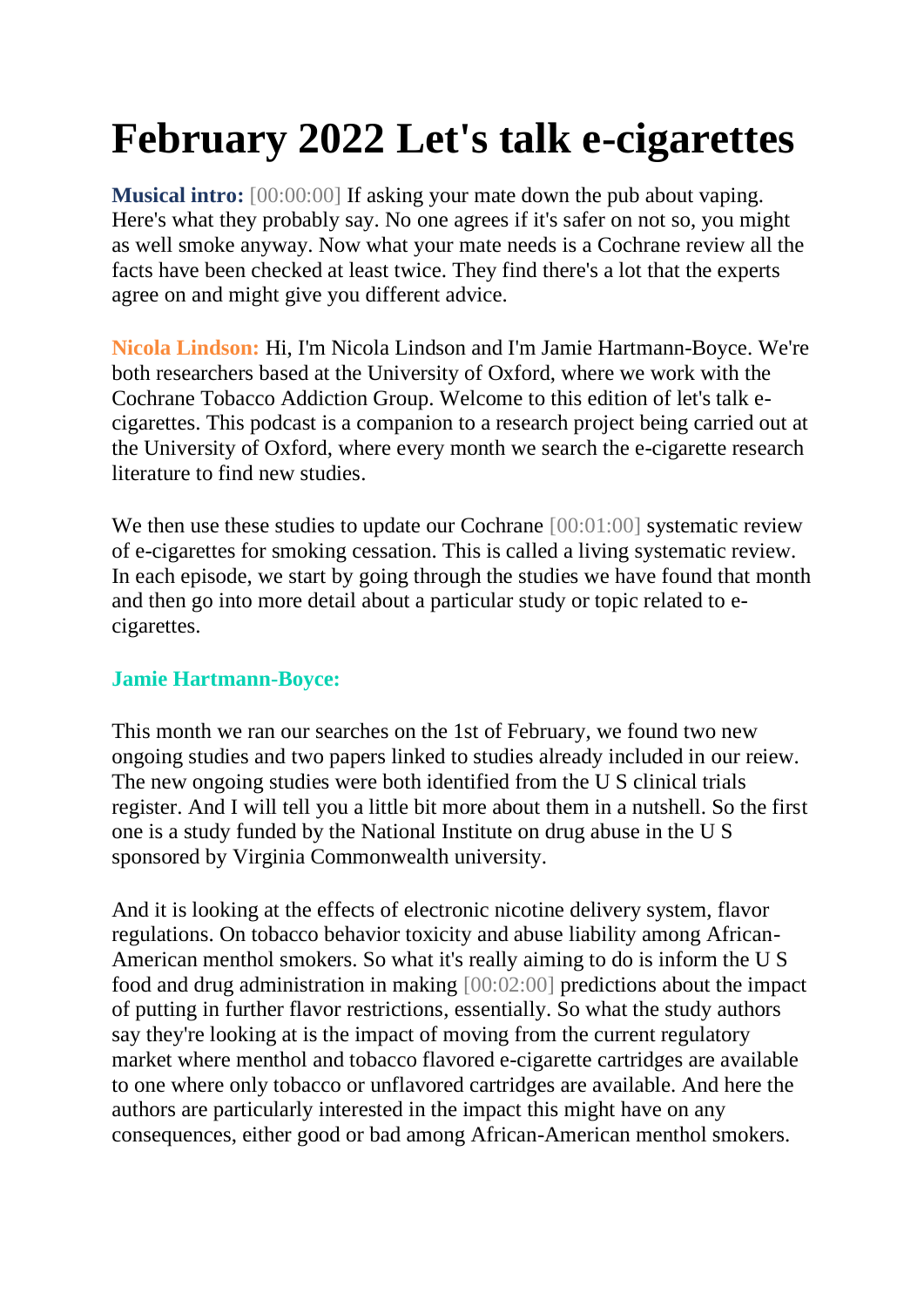The second study looks at the effects of combination zonisamide, which I hope I'm pronouncing correctly and buproprion on people who smoke switching to an electronic cigarette. So for anyone who doesn't know, buproprion is one of the kind of main smoking cessation drugs that can be prescribed to help people quit smoking. It's originally an antidepressant and zonisamide is an anti-seizure drug, which has also kind of in some smaller experimental studies been found to reduce nicotine withdrawal and cravings. But isn't commonly used for smoking cessation. [00:03:00] And in this trial, basically what the authors are setting out to do is give everyone who smokes an e-cigarette.

They are aiming to recruit 180 people and look at whether also receiving zonisamide and or buproprion helps people quit smoking more effectively when using an e-cigarette. This one is run by the Rose Research Center and funded by a Foundation for a Smoke-Free World, which is receiving tobacco industry funding.

Now, because we didn't find any new completed studies this month, we wanted to spotlight a study we found in our December search. Nicola chatted to professor Billie Bonevski about her Quit ENDs trial, which you can, and I hope we'll hear all about in this months' deep dive.

**Nicola Lindson:** Hi, Billie. It's really lovely to meet you. And I was just wondering if you'd be able to tell us a little bit about yourself and what you bought you to studying e-cigarettes.

**Billie Bonevski:** Yes. Yes. Thanks Nicola. I'm a health behavior scientist by training and a professor of public health [00:04:00] at Flinders university in South Australia. I'm interested in all aspects of human behavior that promotes health and wellbeing. And I started developing an interest in e-cigarettes a number of years ago as a potential solution or part of a solution for high smoking rates in certain population subgroups. My team lead a substantial body of work, studying ways that we can help people stop smoking. And almost all of that work is with population groups with really high smoking rates and people who genuinely find it difficult to stop smoking.

And we have been trialing a number of evidence-based strategies that seem to work for the general population like behavioral counseling and nicotine replacement therapy. But we just kept finding [00:05:00] really no quit rates amongst these subgroups or priority populations, as we refer to them here. Then some years ago, a well conducted trials research was emerging from our New Zealand colleagues suggesting that e-cigarettes are at least as effective as other forms of quit support, but also had the benefit of being quite attractive to users.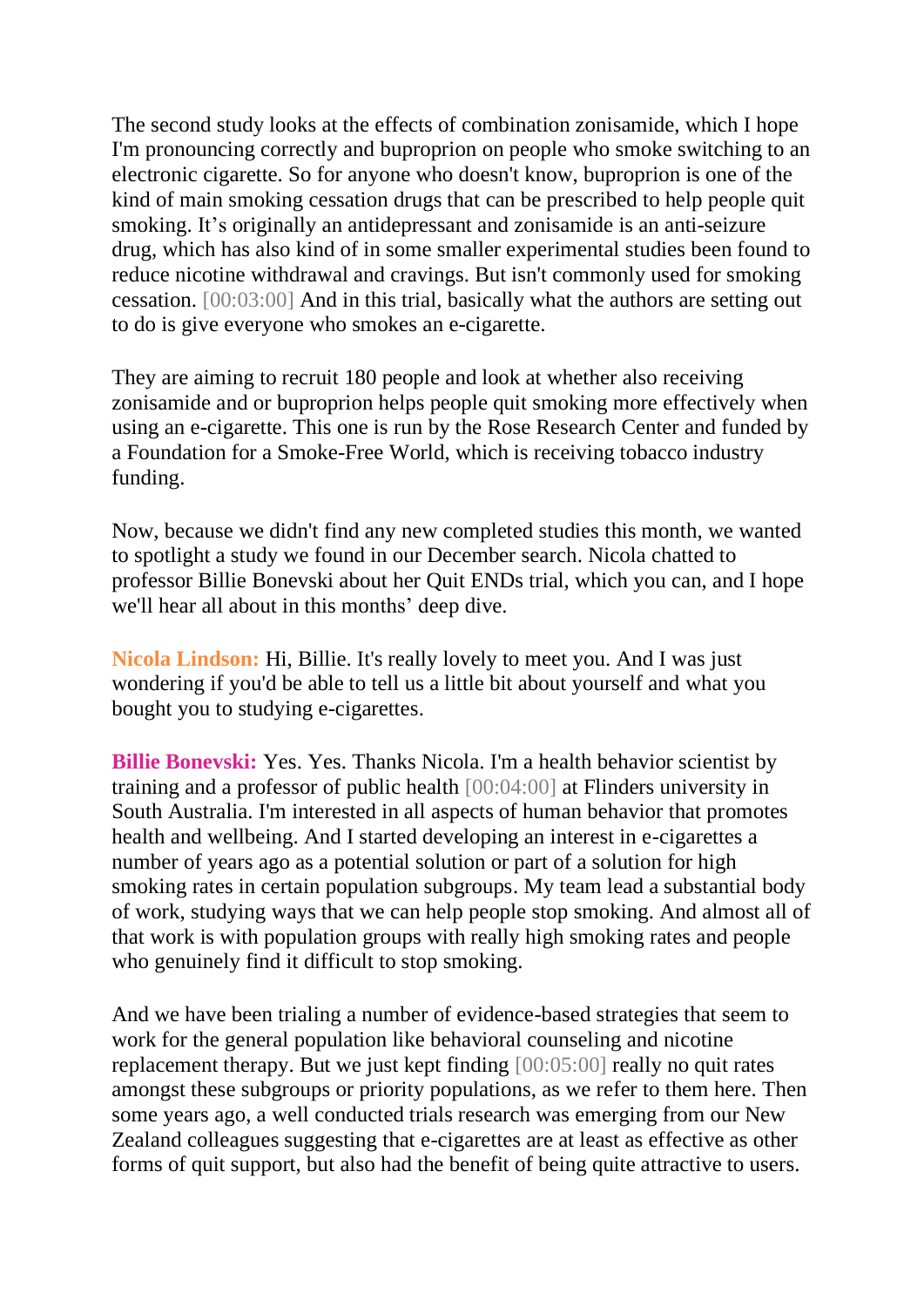So people who might've given up on their quit attempt with more traditional forms of nicotine replacement therapy actually stuck with e-cigarettes and the trials didn't report any significant safety concerns. So from that, we thought. Why not test e-cigarettes with these smokers who find it hard to give up nicotine completely e-cigarettes might provide a mechanism to use an alternative form of nicotine that is not as [00:06:00] harmful as commercial cigarettes.

**Nicola Lindson:** Amazing. Yeah. Sounds like a great idea. So. Interestingly you are our first podcast guest based in Australia. And it would be amazing if you could just tell us a little bit more about the regulation of e-cigarettes and availability of them, where you are.

**Billie Bonevski:** Yes. I feel so honoured to be your first Australian based guest.

Um, in general, I think it's fair to say that access to nicotine containing cigarettesis fairly restricted in Australia. It is illegal to sell or buy nicotine for use in e-cigarettes unless they are being supplied or access through a prescription from a healthcare provider for a quit attempt and this prescription model was introduced fairly recently in Australia.

It was October last year, [00:07:00] 2020. In terms of e-cigarette use in most states and territories. It is also illegal to use e-cigarettes in places where smoking is illegal. So no smoking areas are also no e-cigarette areas and promotion and display of e-cigarettes is also prohibited or restricted in most states, it's a little bit complex there are some differences from state to state around the country, but generally speaking, it's fairly restrictive.

**Nicola Lindson:** So yeah, it's quite different to what we have here in the UK. And it's useful to know that kind of context as well. Brilliant.

**Billie Bonevski**: Yes, that's right.

Nicola Lindson: Um, so the study that we're really interested in hearing about is your Quit ENDs study. And I was wondering if you'd mind telling us a little bit about that and in particular, the population that [00:08:00] you chose to investigate in the study

**Billie Bonevski:** the quid ENDS project is really investigating the effectiveness of e-cigarettes for smoking cessation. So people who are in treatment for other substance use or substance use disorders, and in particular opiate use disorder. In Australia probably much like the UK I think people who use substances have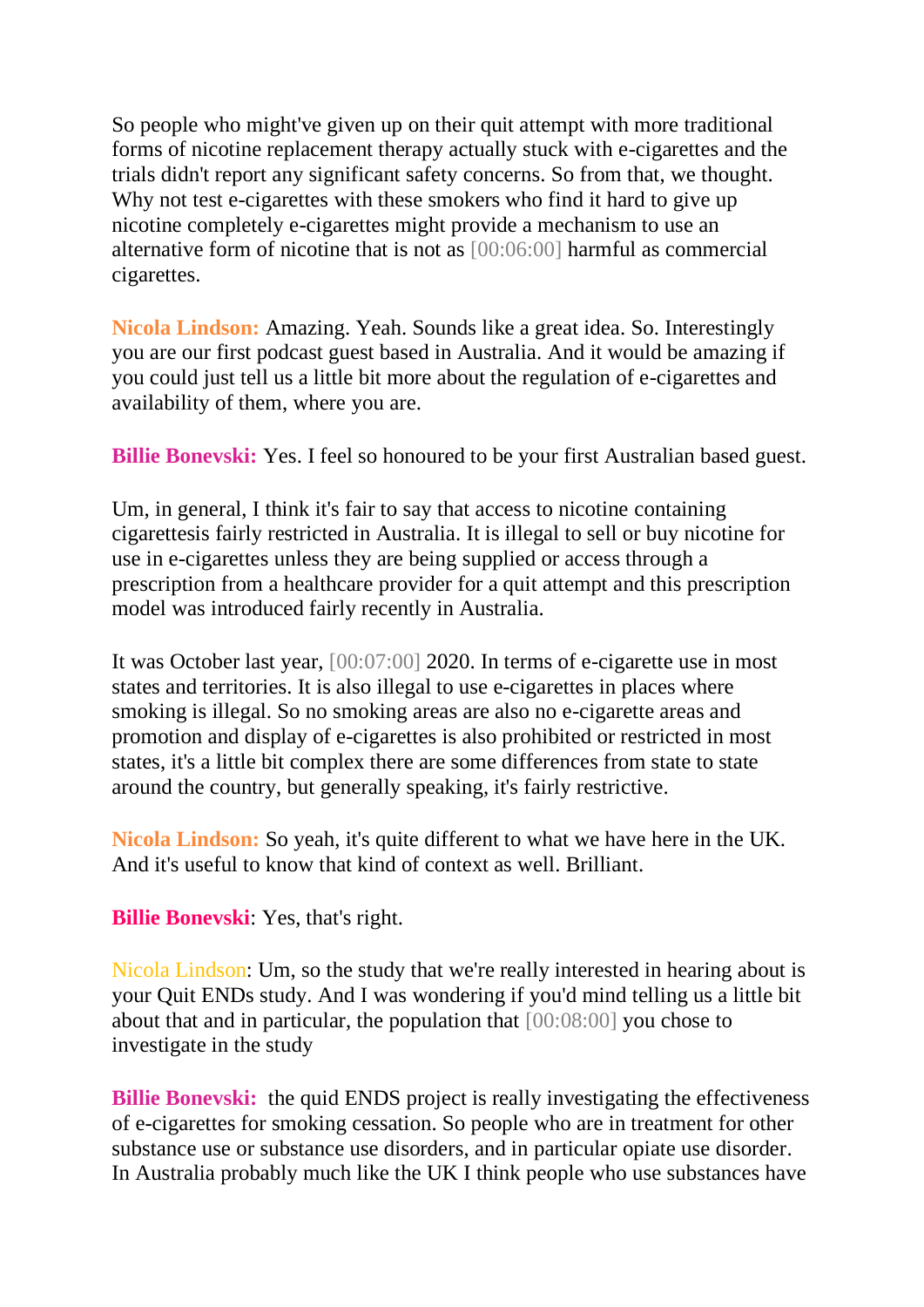much higher smoking rates than the general population. It's about 85% of people in drug and alcohol treatment, smoke tobacco within that subgroup of people who use other substances, people who are in treatment for opiate use tend to have the highest smoking rates.

So say about 95% compared to say about 70% of people who are in treatment for, for drinking alcohol [00:09:00] at harmful levels. And the quit rates, are about zero. And there is no evidence-based smoking cessation strategy that has demonstrated a long-term success in helping people quit amongst this group. And the other important consideration for us was that particularly with people in opiate agonist treatment like for example, people in methadone maintenance programs or substitution therapy is that they are open and understanding of harm reduction approaches that involves substituting a very harmful form of a drug with a less harmful form. And in a way e-cigarettes particularly when used longer term could be viewed  $[00:10:00]$  in this way, while probably not entirely harmless, they are likely to be a lot less harmful than continued commercial cigarette smoking.

So we thought it was worthwhile testing and we are starting by assessing acceptability of e-cigarettes and pilot testing e-cigarettes with a small number of people in, in treatment. And these are our Quit ENDs projects.

**Nicola Lindson:** Amazing. Yeah. It's really interesting what you say about the people you're studying, being open to that harm reduction approach.

And I haven't quite thought about it like that, but that's yeah. Interesting way to think about it. So with your study I'm particularly interested in the way that your study is comparing two different approaches to using an e-cigarette to quit smoking. So, you are looking at people using them to quit abruptly and also that in the other group to reduce smoking [00:11:00] before quitting.

And I have to say, I have a particular interest in that because it kind of aligns with my own research interests. It'd be great to hear a bit more about that element.

**Billie Bonevski:** Yes. Yes. And this was a genuine question that we didn't have an answer to when we were initially thinking about testing e-cigarettes for smoking cessation and particularly with these population groups was: what is best practice for how people should use e-cigarettes to optimize their chances of quitting? And what advice, what, what protocol do we put our study participants on. And so for a long time, the recommendation generally for smoking cessation has been to set a quit date, not too far in the future, and to stop all smoking on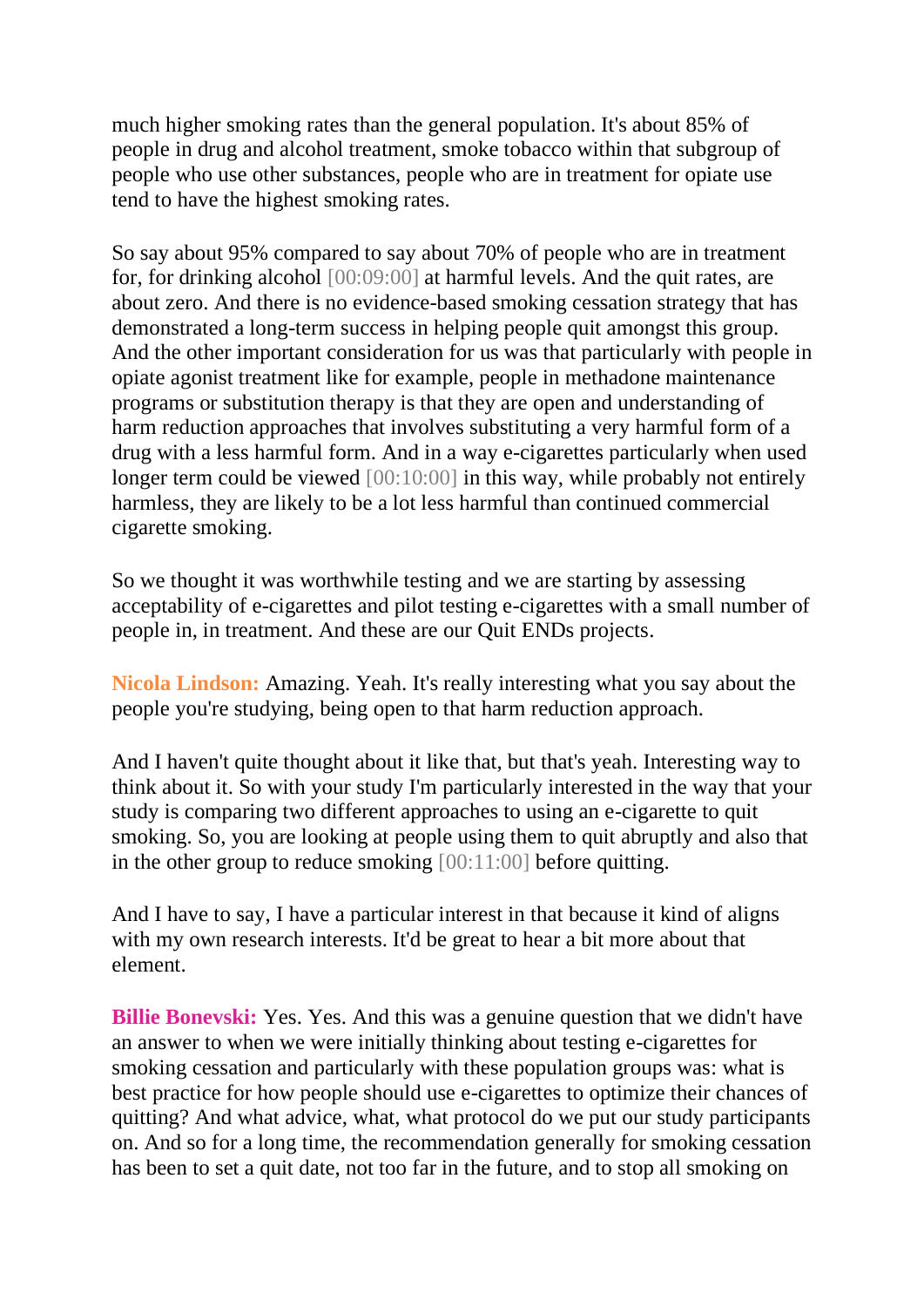that date, often referred to as abrupt cessation, but our smoking cessation research with many people in [00:12:00] priority groups found that they just really struggle with that approach with, with the abrupt nature of it and that for them a gradual intentional reduction method was much more feasible and something they're more likely to stick with. And there is evidence that gradual or abrupt may not be too different, may not affect cessation success rates too differently. So we thought it would be good to test it out in a pilot to then aid our design for a larger trial. And the way that we did that was we conducted a randomized trial where all participants received the nicotine e-cigarette devices, but participants were allocated to either being [00:13:00] advised to follow an abrupt cessation protocol or a gradual reduction protocol.

And in the abrupt cessation group participants were told that they would receive training on how to use their e-cigarette and that the training day would be their quit day and that they had to stop smoking on that day. And that day was usually scheduled between a week or two later. In the gradual reduction group participants were told that their quit date would be in four weeks time and they were instructed to reduce the number of cigarettes smoked by 25% in week one, 50% in week two, 75% in week three, and then entirely by week four. So it was a longer [00:14:00] stepped reduction in the number of cigarettes that they were using. And we also ask participants what their preferred quitting method was. So before putting them into one of these groups, we asked them what generally would their preference be.

**Nicola Lindson:** Really interesting? Have you had a sense of what their preference would be. Did you find more people were interested in the reduction?

**Billie Bonevski:** Oh yes. Yes. Yes. That's that's right. And, and we have had a chance to look at these results now they're not yet published, but hopefully we'll get them into a journal soon. And we had about 60 participants and, and we followed them up for 12 weeks and we found that adherence to the use of the ecigarettes was, was high across the board. It was, you know, up almost a hundred percent. It was about 96, 97% [00:15:00] of participants who use the ecigarettes for the entire study period. There was a preference, as you say, for the gradual reduction method with, with 60% of participants allocated to that group.

Getting their preference as well. Whereas only 33% of the people who are allocated to the abrupt cessation group said that that was their preferred group. However, at the end of the 12 weeks, when we checked on their smoking and, and any quit attempts and their quitting, there were no differences in smoking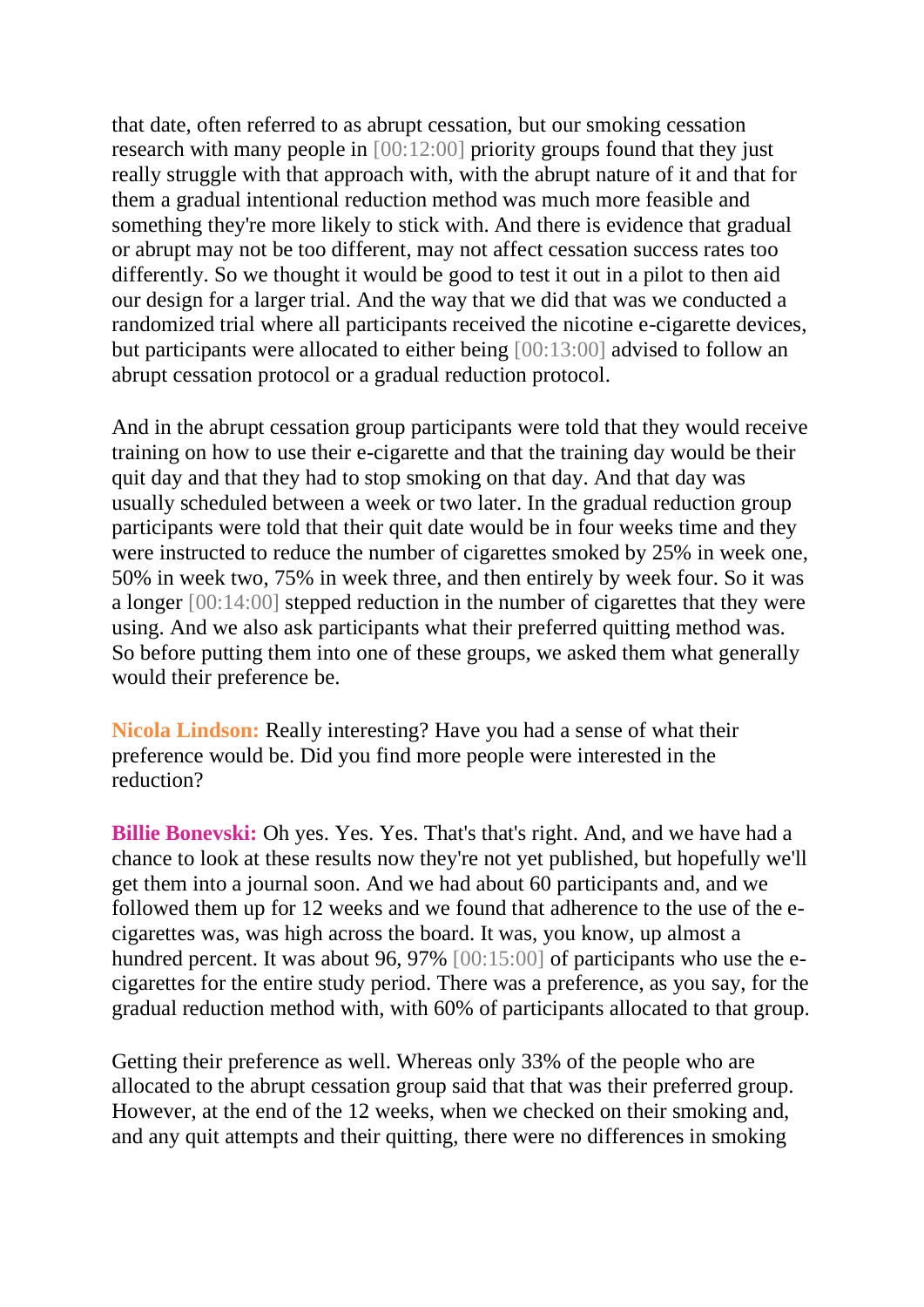cessation between the groups suggesting that smokers should be encouraged to use whatever method they prefer and are more likely to adhere to.

**Nicola Lindson:** That's really interesting. And it is kind of what we're seeing in the reduction versus abrupt field in general. Isn't it. So it's really interesting that your kind of study also follows that trend. That that's what we're seeing in [00:16:00] this study is really interesting.

Yeah. And so you've already got a paper published in the Journal of Addictive Behaviors on the study and that's reporting the findings of some interviews that you did with your participants. Are you able to give us any idea of how the people who took part in the study felt about it and using the e-cigarettes?

**Billie Bonevski:** Yes. Yes. We wanted to ask participants about e-cigarettes because particularly here in Australia, they're still relatively uncommon. They are becoming more common. But at the time that we did the study, we didn't, we didn't know whether the experience of using e-cigarettes was acceptable to people who smoke to warrant testing as a smoking cessation strategy, because if it's not acceptable and likely to be picked up, then, you know, it's unlikely to be effective.

And what we found was that many participants expressed benefits of having something, a [00:17:00] smoking cessation aid that addressed both their nicotine cravings. But also that hand to mouth action, the behavioral aspects of smoking that they could substitute as well. And although many participants reported that the e-cigarettes that the e-cigarettes that we gave them were easy to use some found that maintaining the device to be a little bit challenging. So we had given them tank devices that require liquid nicotine refilling, as well as remembering to charge your device. So, you know, it wasn't too bad, but some of them thought that that was a little bit of work and some participants did describe the Australia's regulations and limiting their use of e-cigarettes as problematic, and that that might reduce their desire [00:18:00] to seek them out and, and use them as a cessation aid, many participants attempting to quit tobacco and cannabis simultaneously stated that e-cigarettes alone would be insufficient to help them quit. So there were subgroups within the group that we were looking at that might need additional support.

**Nicola Lindson:** That's really interesting. So, as you've already mentioned, the Quit ENDs trial is obviously a pilot study. Um, so be really interesting to know what you think your next steps are going to be when the trial is complete and whether you do have a follow-up trial panned.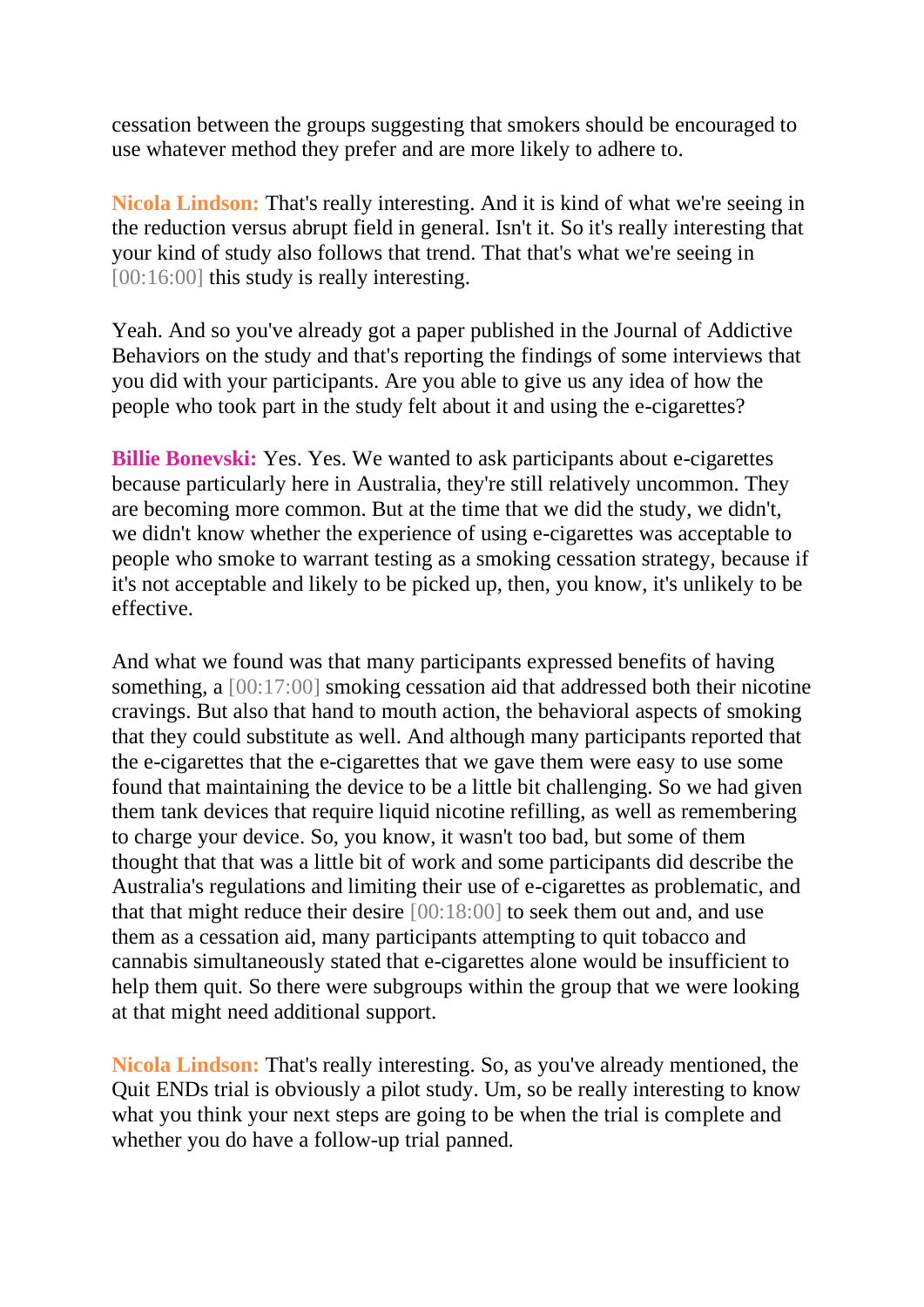**Billie Bonevski:** Oh yes. And we've actually started the follow-up trial Nicola and it's, it's called the Harmony trial. Amazing. And so it's got a slightly name because we did some consumer testing and, uh, came up with this [00:19:00] acronym that came up with the word harmony that was very acceptable to our participants. And this is now a large multi-site fully powered randomized control trial of the effectiveness of e-cigarettes for people in opiate agonist treatment programs versus combination nicotine replacement therapy as the, as the comparison group. And yeah, so this, this came about fairly recently and, because of our work we were approached by the chief health officer of New South Wales to conduct this trials. Because smoking in people with opiate use disorder has no answers has no solutions and is a significant health problem here and so the chief health officer wanted to trial alternative forms of nicotine and we were [00:20:00] successful in attracting a large competitive granr. So recruitment into the harmony trial has commenced recently, the trials registered now. Recruitment has commenced late last year, we had a few false starts last year to, to Covid and we had multiple lockdowns in Australia. I don't know whether you heard about us, but it was, you know, very tricky, but now we're underway and yes, our pilot study informed our decision to recommend abrupt or gradual reduction based on participant preferences.

**Nicola Lindson:** Amazing. That's really great. It's really good to see how the pilot worker has kind of influenced the main trial and brilliant that you've managed to get the funding to do that amazing and we'll be looking at for that one [00:21:00] as well. Thank you so. Now, I guess thinking a bit more broadly than that. If you had a magic wand and you could choose the next steps for ecigarette research carried out by anyone in the field. So it doesn't have to be something you're particularly interested in, I suppose.

What do you think those steps should be?

**Billie Bonevski:** Huh? Well, I'm going to talk about something I'm interested in and that is working with population groups with really high smoking rates. I would like to see more work along the lines of Quit ENDs and Harmony with these groups. And I think in the UK there's investigators like Dr Sharon Cox and Lynne Dawkins who are doing similar, great work with, um, people who need, uh, assistance due to homelessness. And some countries like New Zealand down here have included e-cigarettes in their national smoke-free action [00:22:00] plans. Uh, so, so there may be a role for e-cigarettes in reducing smoking in these population groups with really high smoking, rates.

And we need to test this and we need to grow an evidence base and, and we need to do really good high quality research in that area. The other, the other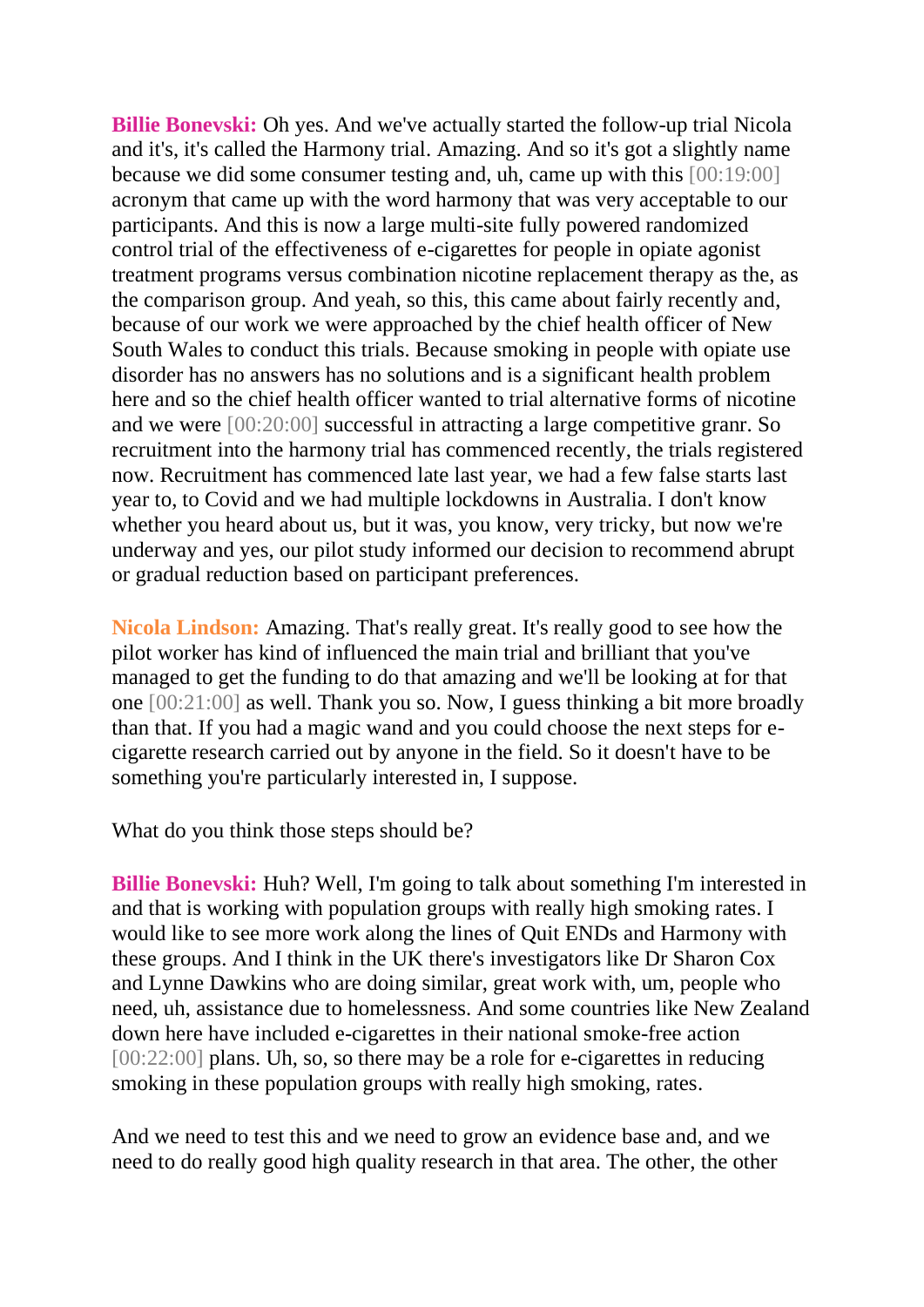area that I think is important from an Australian perspective, I'm sure worldwide as well, but of great concern here in Australia is a youth vaping and concerns that countries where e-cigarettes are much more available and accessible as consumer group goods, young people are taking up vaping in large numbers. And what the consequences of that may be is quite a big issue in Australia and is part of the reason why we have such restrictive and prohibitive legislation. [00:23:00]

There's mixed evidence regarding gateway theories to cigarette smoking and the potential for nicotine dependence to develop amongst youth, which is, which is undesired. And until firm answers provided about youth vaping, does it lead to nicotine dependence? Does it do harm to kids? Does it lead to cigarette smoking and how can we ensure these undesired outcomes don't develop that we minimize risk and maximize any potential benefits. Until we have those answers then it's really difficult for countries like Australia to, to move forward with, with e-cigarette policy.

**Nicola Lindson:** Thank you very much. That's a really interesting answer. And I guess finally, is there anything that you would have wanted to cover that we haven't covered yet.

**Billie Bonevski:** No,  $[00:24:00]$  no, no Nicola there, there isn't. I think I've, I think I've probably said too much and you'll probably end up cutting some, some of it out no.

**Nicola Lindson:** No, it's wonderful. Thank you so much. It's been really lovely to meet you and brilliant to hear about your research. So thank you so much.

**Billie Bonevski:** Oh, you too. Thank you very much.

**Jamie Hartmann-Boyce:** That was really interesting, Nicola. I have to say I loved having you interview someone cause then I was able to listen to it a fresh, not worrying about how I sounded on that side of the line. So thank you for doing that and obviously massive, thanks to professor Bonevski as well. I think it was really exciting to have our first Australian guest on and hear a little bit about the regulatory environment there.

**Nicola Lindson:** It's nice to hear about how these things differ across the world. And I think what that is going to allow us to do down the line is look at how that's affected people's behavior between different countries, which will be really interesting to find out about.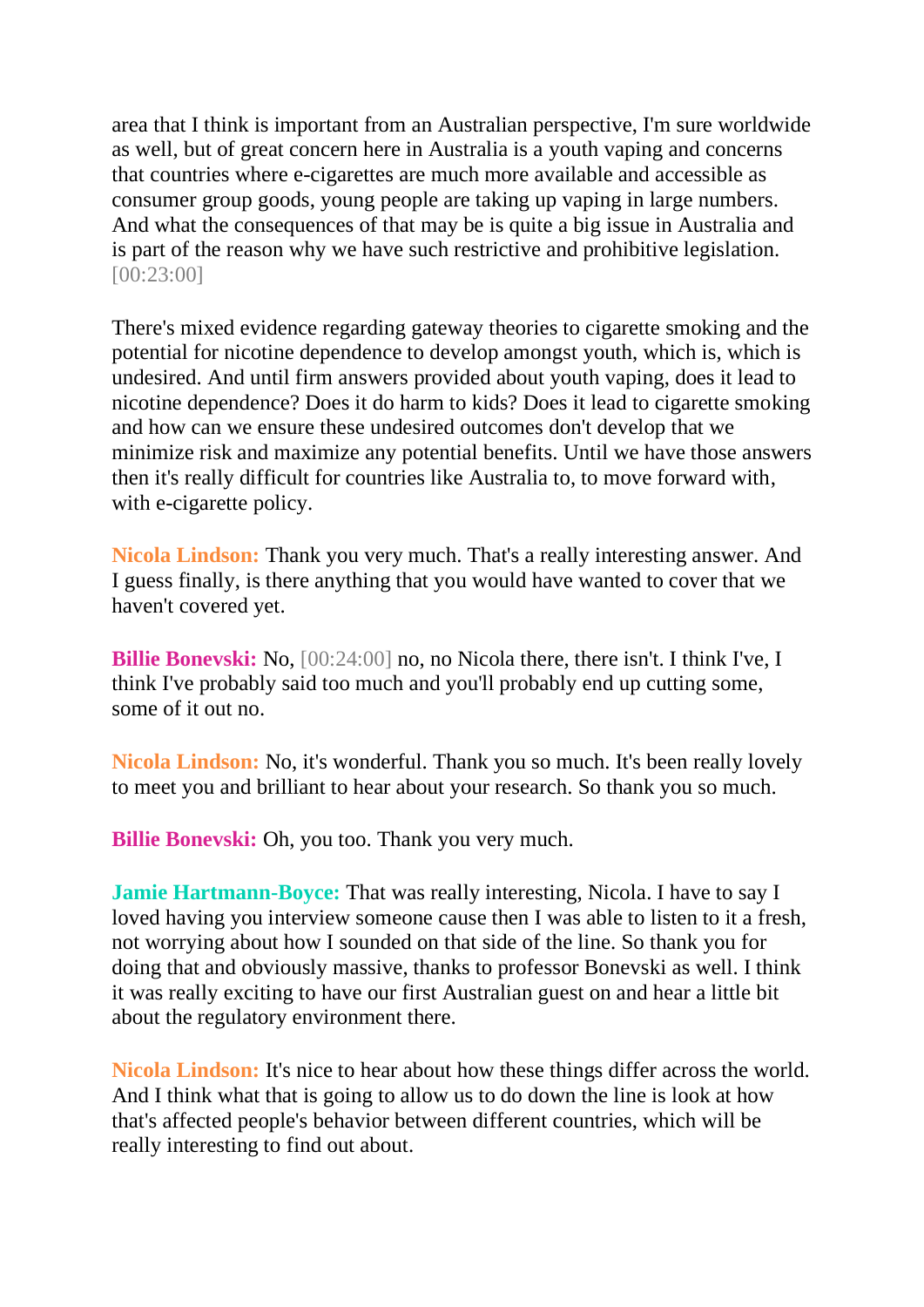**Jamie Hartmann-Boyce:** Absolutely. And [00:25:00] one thing that she ended on was talking about really the need for more research to inform e-cigarette policy when it comes to youth use.

And I just wanted to touch upon that briefly. Maybe that's something we'll do a whole podcast episode on at some point, but it's something we're looking into in our team as well, because. E-cigarettes are obviously not a simple intervention. It's very complex. And their impact on young people is likely to be varied depending on the regulatory environment and also the history of that young person.

And obviously there are a lot of concerns that e-cigarettes if they're made readily available, might lead young people to take up use of e-cigarettes, who wouldn't have otherwise smoked, or may even be a gateway to smoking. And there's a bunch of different ways to interpret the data on that. And another way I suppose, that could be possible, but which we don't talk about as much is that it could be that kids who are going to smoke normal cigarettes use e-cigarettes and as they're reduced harm product, that actually might be a benefit. So we just, I think there's a lot of unanswered questions [00:26:00] there and really difficult research to unpack. And maybe we could cover it in a future episode in a bit more.

**Nicola Lindson:** Yeah, I definitely agree, Jamie. I think it's something we've not had the chance to cover yet because it's not directly specific to our review, but it definitely contextually is a really important factor to consider when we're thinking about how these products might be used because them being used for smoking cessation doesn't happen in a vacuum and there are obviously other impacts that it will have on other populations.

**Jamie Hartmann-Boyce:** Absolutely. Well, I think that is it from us this month. Thanks so much for listening. Please subscribe on iTunes or Spotify and stay tuned for our next episode.

**Musical extract:** Vaping is safer than smoking may help you quit in the end. But remember to mention the findings we have can't tell us what will happen long term, even though we know vaping is safer than smoking we may still find cause for concern. If you're thinking of switching to vaping do it, that's what the experts agree, smoking's so bad for you they all concur that vaping beats burning there's much to learn of effects long term yet to be seen.[00:27:00]

**Jamie Hartmann-Boyce:** thank you to Jonathan Livingston Banks for running searches to Ailsa Butler for producing this podcast. And to all of you for tuning